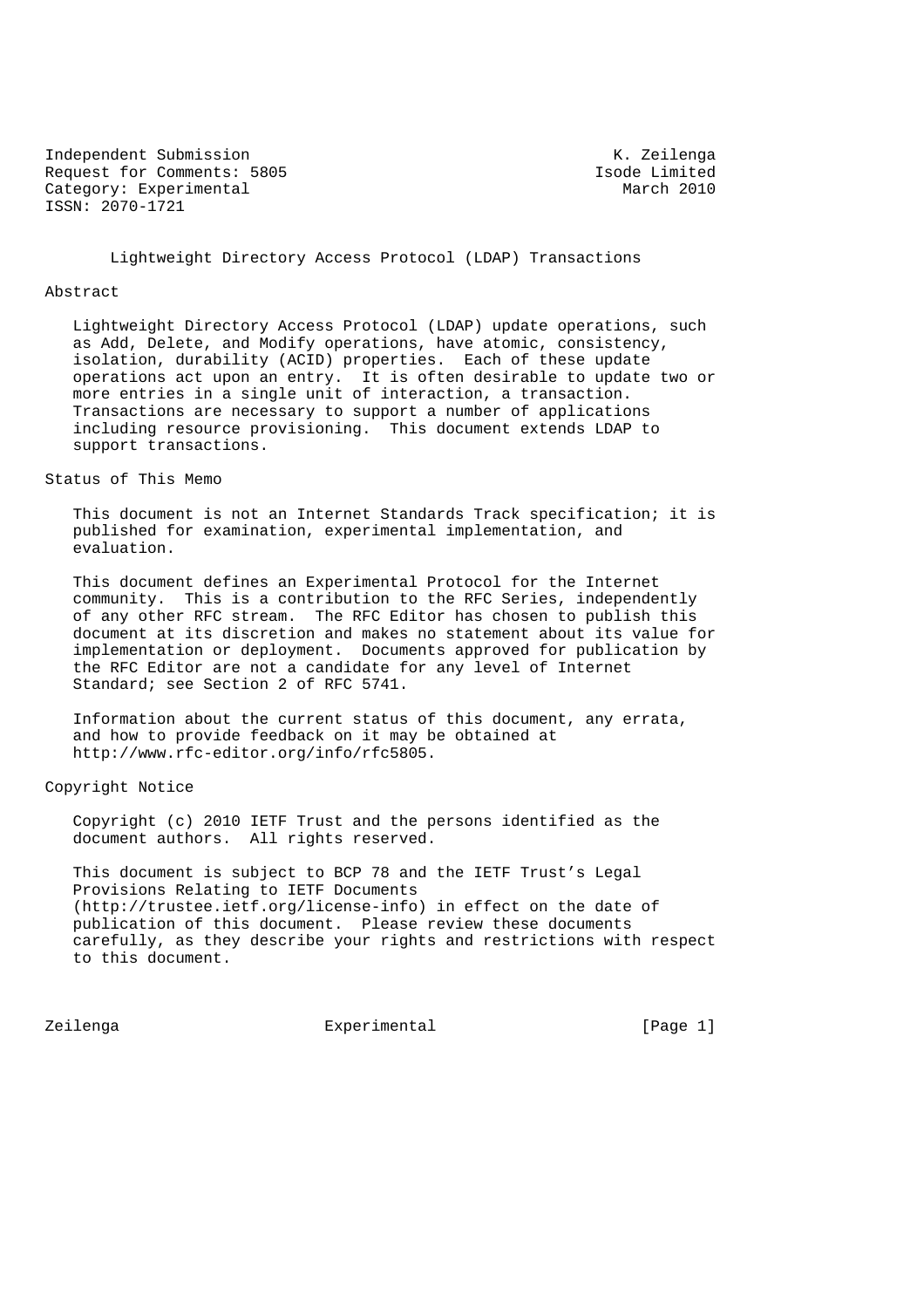# 1. Overview

 This document extends the Lightweight Directory Access Protocol (LDAP) [RFC4510] to allow clients to relate a number of update operations [RFC4511] and have them performed as one unit of interaction, a transaction. As with distinct update operations, each transaction has atomic, consistency, isolation, and durability (ACID) properties [ACID].

 This extension consists of two extended operations, one control, and one unsolicited notification message. The Start Transaction operation is used to obtain a transaction identifier. This identifier is then attached to multiple update operations to indicate that they belong to the transaction using the Transaction Specification control. The End Transaction is used to settle (commit or abort) the transaction. The Aborted Transaction Notice is provided by the server to notify the client that the server is no longer willing or able to process an outstanding transaction.

## 1.1. Conventions and Terminology

 The key words "MUST", "MUST NOT", "REQUIRED", "SHALL", "SHALL NOT", "SHOULD", "SHOULD NOT", "RECOMMENDED", "MAY", and "OPTIONAL" in this document are to be interpreted as described in RFC 2119 [RFC2119].

 Protocol elements are described using ASN.1 [X.680] with implicit tags. The term "BER-encoded" means the element is to be encoded using the Basic Encoding Rules [X.690] under the restrictions detailed in Section 5.1 of [RFC4511].

 DSA stands for "Directory System Agent" (a server). DSE stands for "DSA-specific entry".

- 2. Elements of an LDAP Transaction
- 2.1. Start Transaction Request and Response

 A Start Transaction Request is an LDAPMessage of CHOICE extendedReq where the requestName is 1.3.6.1.1.21.1 and the requestValue is absent.

 A Start Transaction Response is an LDAPMessage of CHOICE extendedRes sent in response to a Start Transaction Request. Its responseName is absent. When the resultCode is success (0), responseValue is present and contains a transaction identifier. Otherwise, the responseValue is absent.

Zeilenga Experimental [Page 2]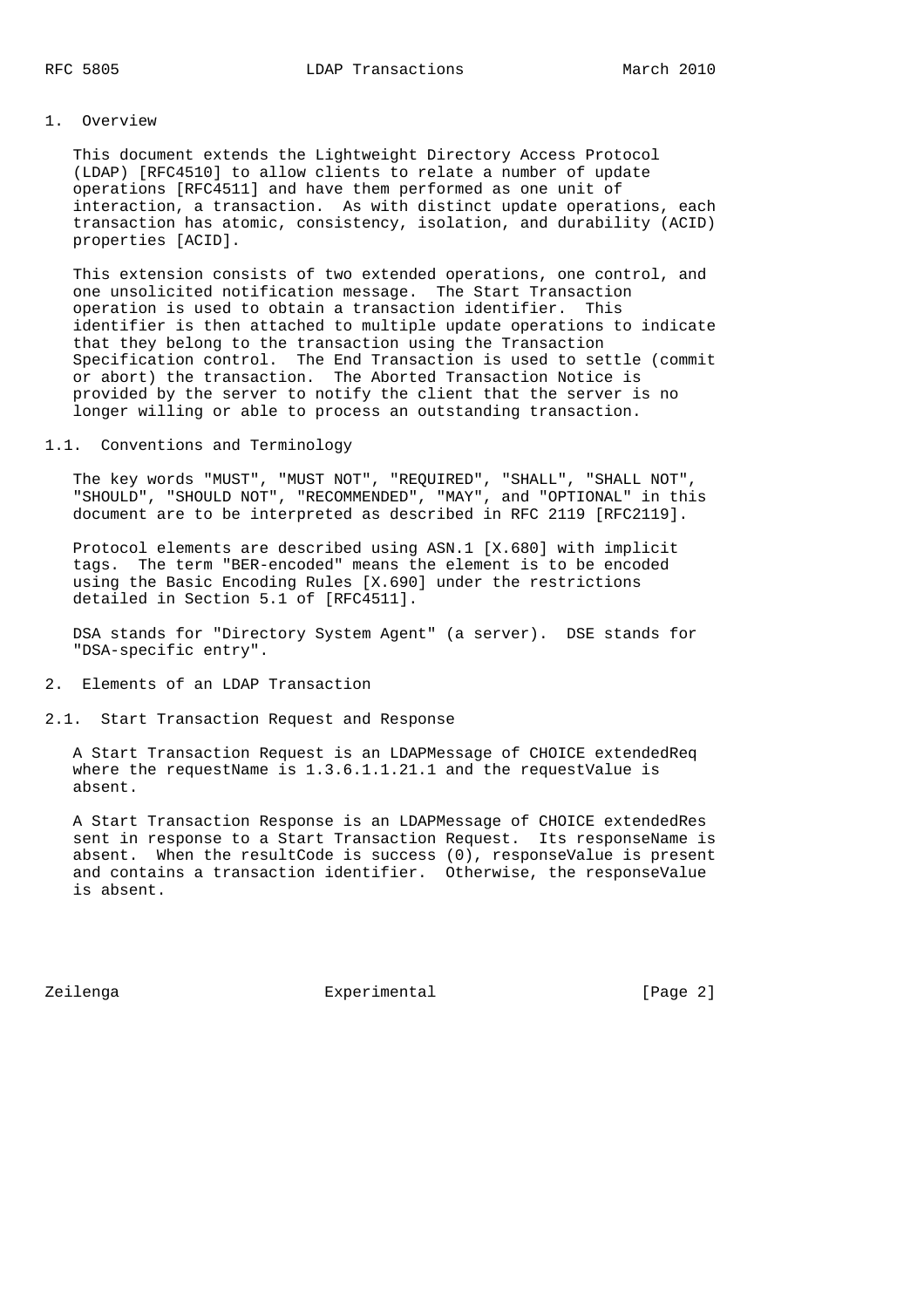2.2. Transaction Specification Control

 A Transaction Specification Control is an LDAPControl where the controlType is 1.3.6.1.1.21.2, the criticality is TRUE, and the controlValue is a transaction identifier. The control is appropriate for update requests including Add, Delete, Modify, and ModifyDN (Rename) requests [RFC4511], as well as the Password Modify requests [RFC3062].

 As discussed in Section 4, the Transaction Specification control can be used in conjunction with request controls appropriate for the update request.

#### 2.3. End Transactions Request and Response

 An End Transaction Request is an LDAPMessage of CHOICE extendedReq where the requestName is  $1.3.6.1.1.21.3$  and the requestValue is present and contains a BER-encoded txnEndReq.

```
 txnEndReq ::= SEQUENCE {
 commit BOOLEAN DEFAULT TRUE,
 identifier OCTET STRING }
```
 A commit value of TRUE indicates a request to commit the transaction identified by the identifier. A commit value of FALSE indicates a request to abort the identified transaction.

 An End Transaction Response is an LDAPMessage sent in response to a End Transaction Request. Its response name is absent. The responseValue when present contains a BER-encoded txnEndRes.

```
 txnEndRes ::= SEQUENCE {
     messageID MessageID OPTIONAL,
          -- msgid associated with non-success resultCode
      updatesControls SEQUENCE OF updateControls SEQUENCE {
           messageID MessageID,
               -- msgid associated with controls
           controls Controls
      } OPTIONAL
 }
 -- where MessageID and Controls are as specified in RFC 4511
```
 The txnEndRes.messageID provides the message id of the update request associated with a non-success response. txnEndRes.messageID is absent when resultCode of the End Transaction Response is success (0).

Zeilenga Experimental [Page 3]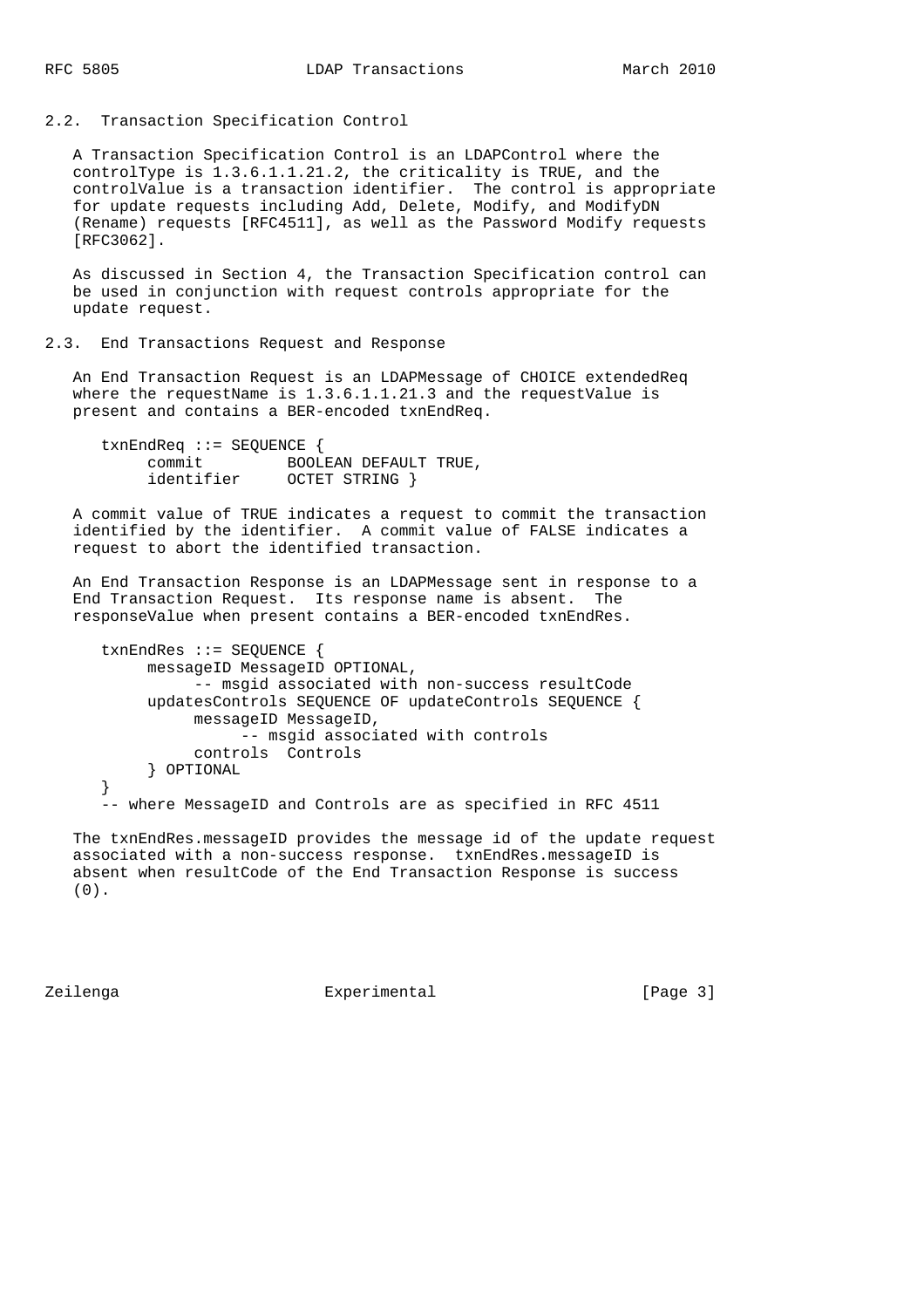The txnEndRes.updatesControls provides a facility for returning response controls that normally (i.e., in the absence of transactions) would be returned in an update response. The updateControls.messageID provides the message id of the update request associated with the response controls provided in updateControls.controls.

 The txnEndRes.updatesControls is absent when there are no update response controls to return.

 If both txnEndRes.messageID and txnEndRes.updatesControl are absent, the responseValue of the End Transaction Response is absent.

## 2.4. Aborted Transaction Notice

 The Aborted Transaction Notice is an Unsolicited Notification message where the responseName is 1.3.6.1.1.21.4 and responseValue is present and contains a transaction identifier.

3. An LDAP Transaction

### 3.1. Extension Discovery

 To allow clients to discover support for this extension, servers implementing this specification SHOULD publish 1.3.6.1.1.21.1 and 1.3.6.1.1.21.3 as values of the 'supportedExtension' attribute [RFC4512] within the Root DSE, and publish the 1.3.6.1.1.21.2 as a value of the 'supportedControl' attribute [RFC4512] of the Root DSE.

 A server MAY choose to advertise this extension only when the client is authorized to use it.

### 3.2. Starting a Transaction

 A client wishing to perform a sequence of directory updates as a transaction issues a Start Transaction Request. A server that is willing and able to support transactions responds to this request with a Start Transaction Response providing a transaction identifier and with a resultCode of success (0). Otherwise, the server responds with a Start Transaction Response with a resultCode other than success indicating the nature of the failure.

 The transaction identifier provided upon successful start of a transaction is used in subsequent protocol messages to identify this transaction.

Zeilenga Experimental [Page 4]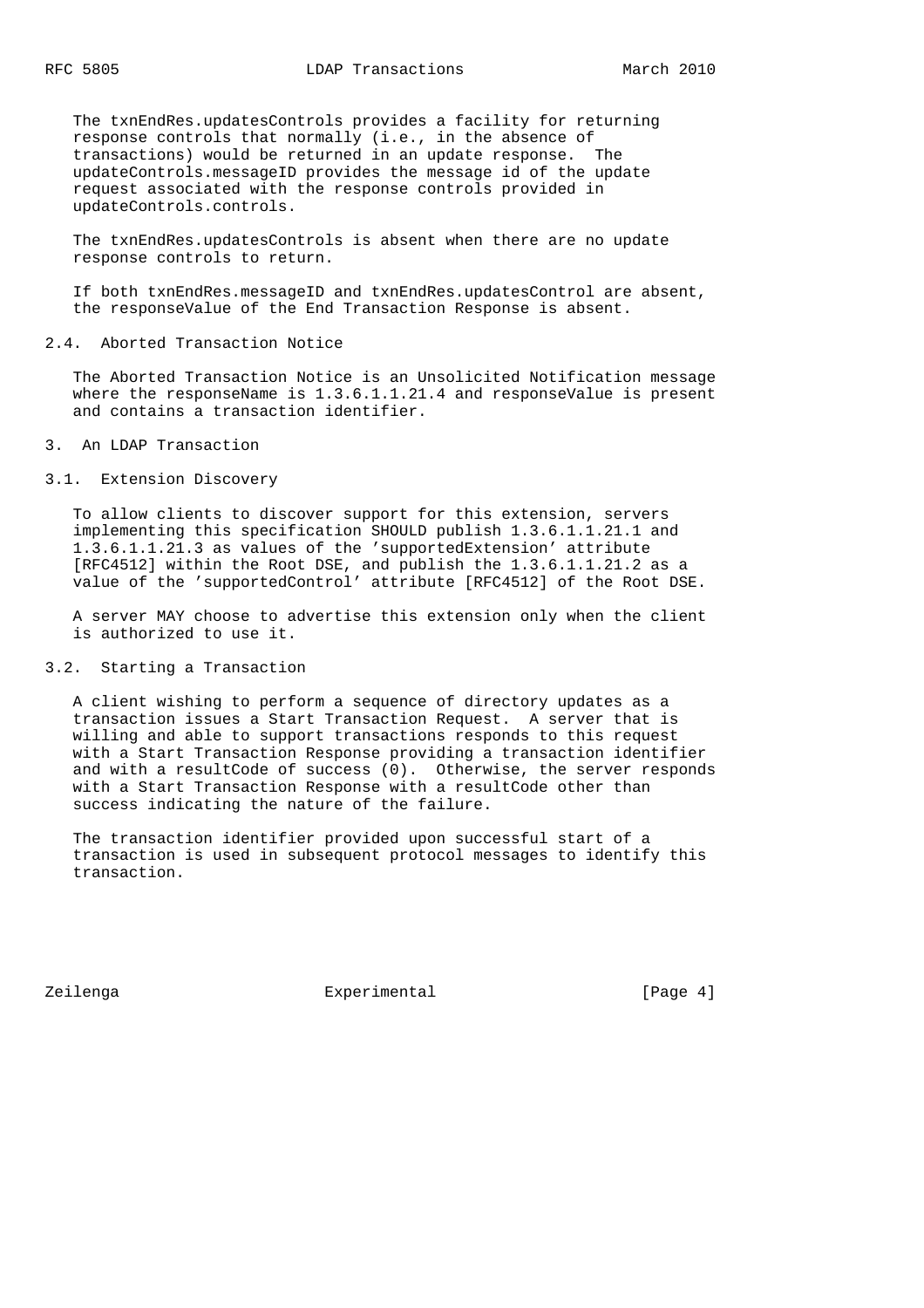## 3.3. Specification of a Transaction

 The client then can issue one or more update requests, each with a Transaction Specification control containing the transaction identifier indicating the updates are to be processed as part of the transaction. Each of these update requests MUST have a different MessageID value. If the server is unwilling or unable to attempt to process the requested update operation as part of the transaction, the server immediately returns the appropriate response to the request with a resultCode indicating the nature of the failure. Otherwise, the server immediately returns a resultCode of success (0) and the defers further processing of the operation is then deferred until settlement.

 If the server becomes unwilling or unable to continue the specification of a transaction, the server issues an Aborted Transaction Notice with a non-success resultCode indicating the nature of the failure. All operations that were to be processed as part of the transaction are implicitly abandoned. Upon receipt of an Aborted Transaction Notice, the client is to discontinue all use of the transaction identifier as the transaction is null and void. Any future use of identifier by the client will result in a response containing a non-success resultCode.

## 3.4. Transaction Settlement

 A client requests settlement of transaction by issuing an End Transaction Request for the transaction indicating whether it desires the transaction to be committed or aborted.

 Upon receipt of a request to abort the transaction, the server is to abort the identified transaction (abandoning all operations that are part of the transaction) and indicate that it has done so by returning an End Transaction Response with a resultCode of success (0).

 Upon receipt of a request to commit the transaction, the server processes all update operations of the transaction as one atomic, durable, isolated, and consistent action with each requested update being processed in turn. Either all of the requested updates are to be successfully applied or none of the requested are to be applied. The server returns an End Transaction Response with a resultCode of success (0) and no responseValue to indicate all the requested updates were applied. Otherwise, the server returns an End Transaction Response with a non-success resultCode indicating the nature of the failure. If the failure is associated with a

Zeilenga Experimental [Page 5]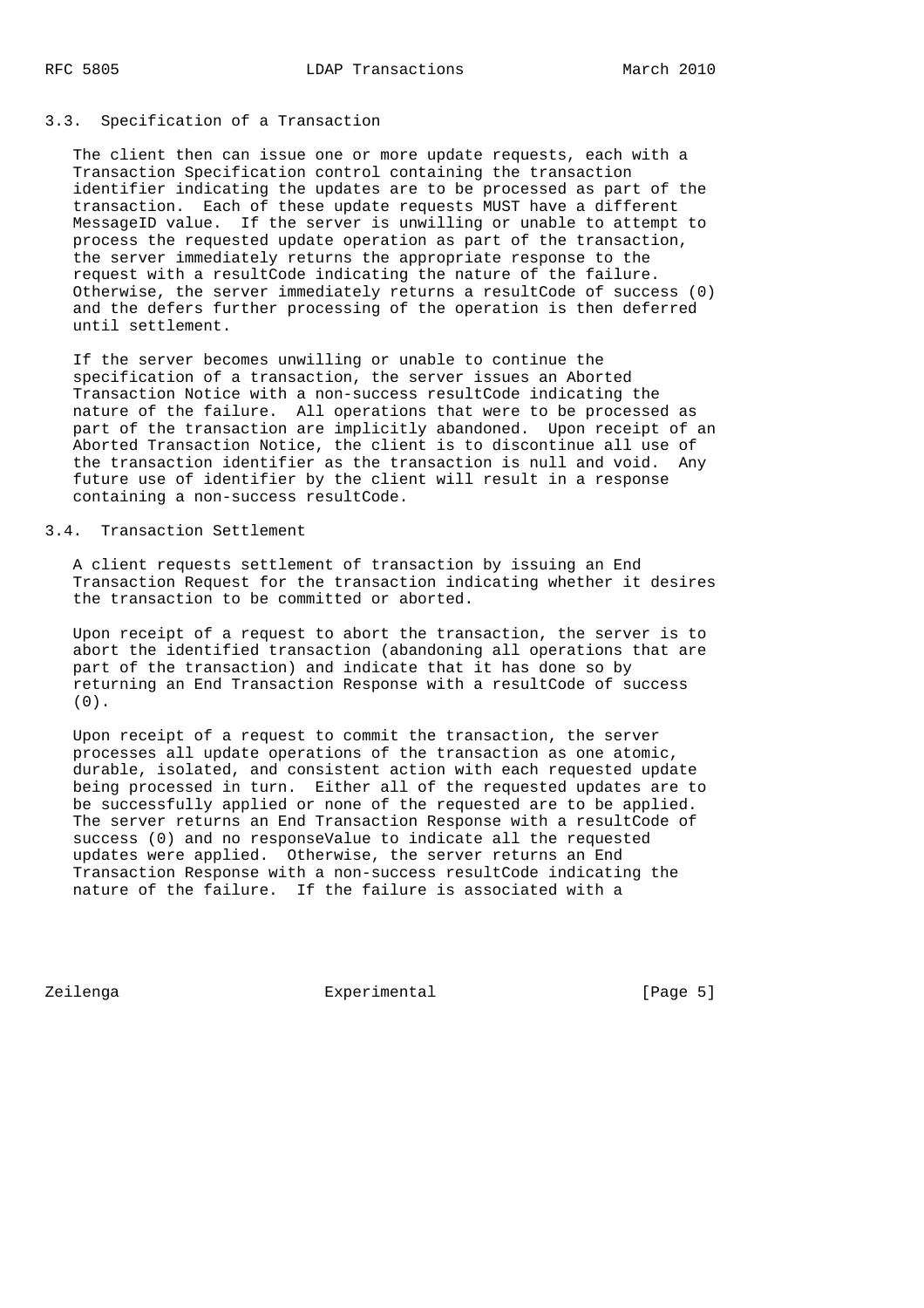particular update request, the txnEndRes.messageID in the responseValue is the message id of this update request. If the failure was not associated with any particular update request, no txnEnd.messageID is provided.

 There is no requirement that a server serialize transactions or updates requested outside of a transaction. That is, a server MAY process multiple commit requests (from one or more clients) acting upon different sets of entries concurrently. A server MUST avoid deadlock.

#### 3.5. Miscellaneous Issues

Transactions cannot be nested.

 Each LDAP transaction should be initiated, specified, and settled within a stable security context. Between the Start Request and the End Response, the peers SHOULD avoid negotiating new security associations and/or layers.

 Upon receipt of a Bind or Unbind request, the server SHALL abort any and all outstanding transactions without notice and nullify their identifiers.

## 4. Interaction with Other Extensions

 The LDAP Transaction extension may be used with many but not all LDAP control extensions designed to extend update (and possibly other) operations. The subsections that follow discuss interaction with a number of control extensions. Interaction with other control extensions may be discussed in other documents, in particular in control extension specifications.

4.1. Assertion Control

 The Assertion [RFC4528] control is appropriate for use with update requests specified as part of a transaction. The evaluation of the assertion is performed as part of the transaction.

 The Assertion control is inappropriate for use with either the Start or End Transaction Extended operations.

4.2. ManageDsaIT Control

 The ManageDsaIT [RFC3296] control is appropriate for use with update requests specified as part of a transaction.

Zeilenga Experimental [Page 6]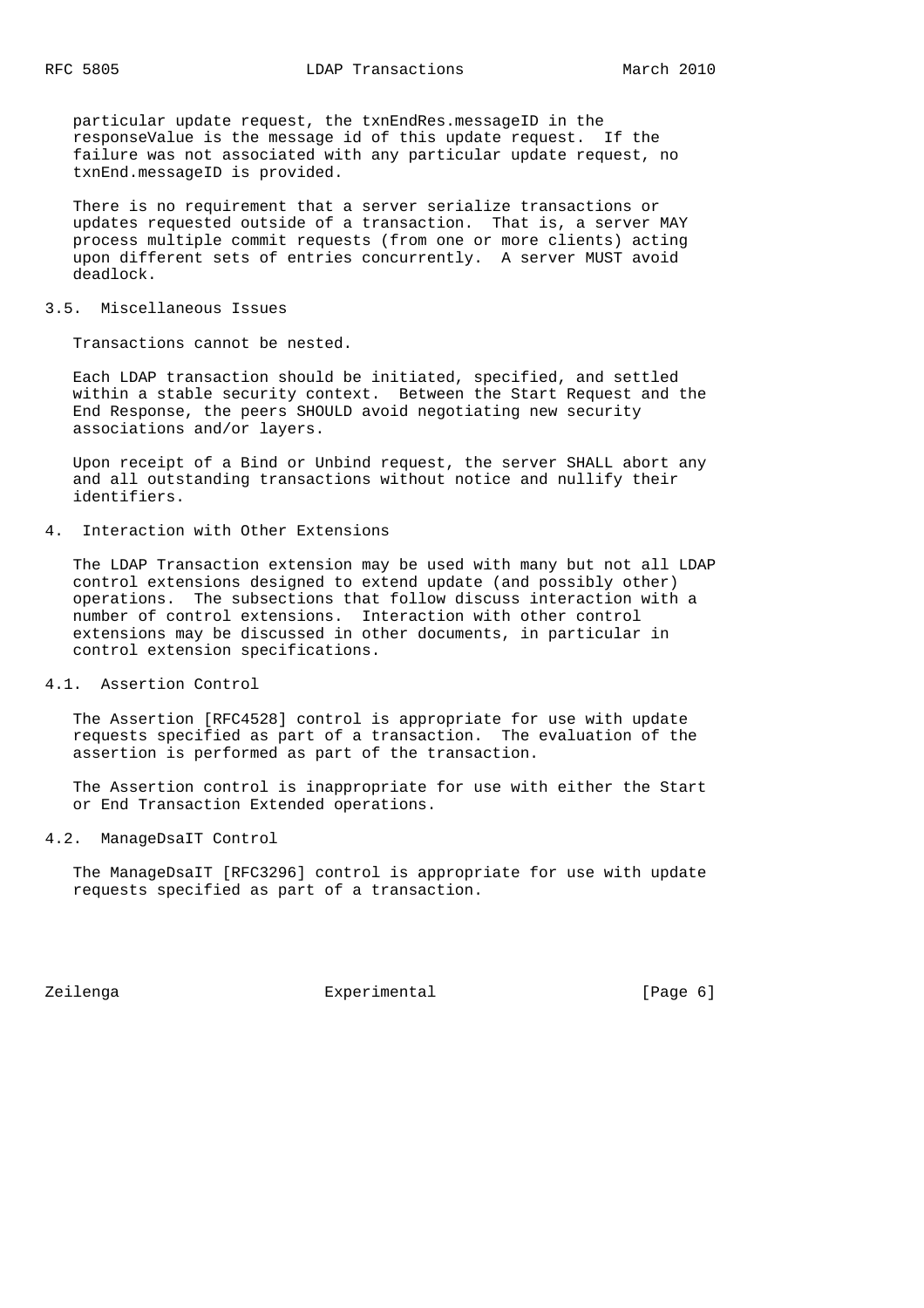The ManageDsaIT control is inappropriate for use with either the Start or End Transaction Extended operations.

### 4.4. Proxied Authorization Control

 The Proxied Authorization [RFC4370] control is appropriate for use with the Start Transaction Extended operation, but not the End Transaction Extended operation or any update request specified as part of a transaction.

 To request that a transaction be performed under a different authorization, the client provides a Proxied Authorization control with the Transaction Start Request. If the client is not authorized to assume the requested authorization identity, the server is to return the authorizationDenied (123) resultCode in its response. Otherwise, further processing of the request and transaction is performed under the requested authorization identity.

 Any proxied authorization request attached to an update request specified as part of a transaction, or attached to a Transaction End Request, is to be regarded as a protocol error.

## 4.5. Read Entry Controls

 The Pre- and Post-Read Entry [RFC4527] request control are appropriate for use with update requests specified as part of a transaction.

 The response control produced in response to a Pre- or Post-Read Entry request control is returned in the txnEndRes.updatesControls field of responseValue of the End Transaction Response.

 The Pre- and Post-Read Entry controls are inappropriate for use in the LDAPMessage.controls field of the Transaction Start and End Request and Response messages.

### 5. Distributed Directory Considerations

 The LDAP/X.500 models provide for distributed directory operations, including server-side chaining and client-side chasing of referrals.

 This document does not preclude servers from chaining operations that are part of a transaction. However, if a server does attempt such chaining, it MUST ensure that transaction semantics are provided.

 The mechanism defined by this document does not support client-side chasing. Transaction identifiers are specific to a particular LDAP association (as established via the LDAP Bind operation).

Zeilenga Experimental [Page 7]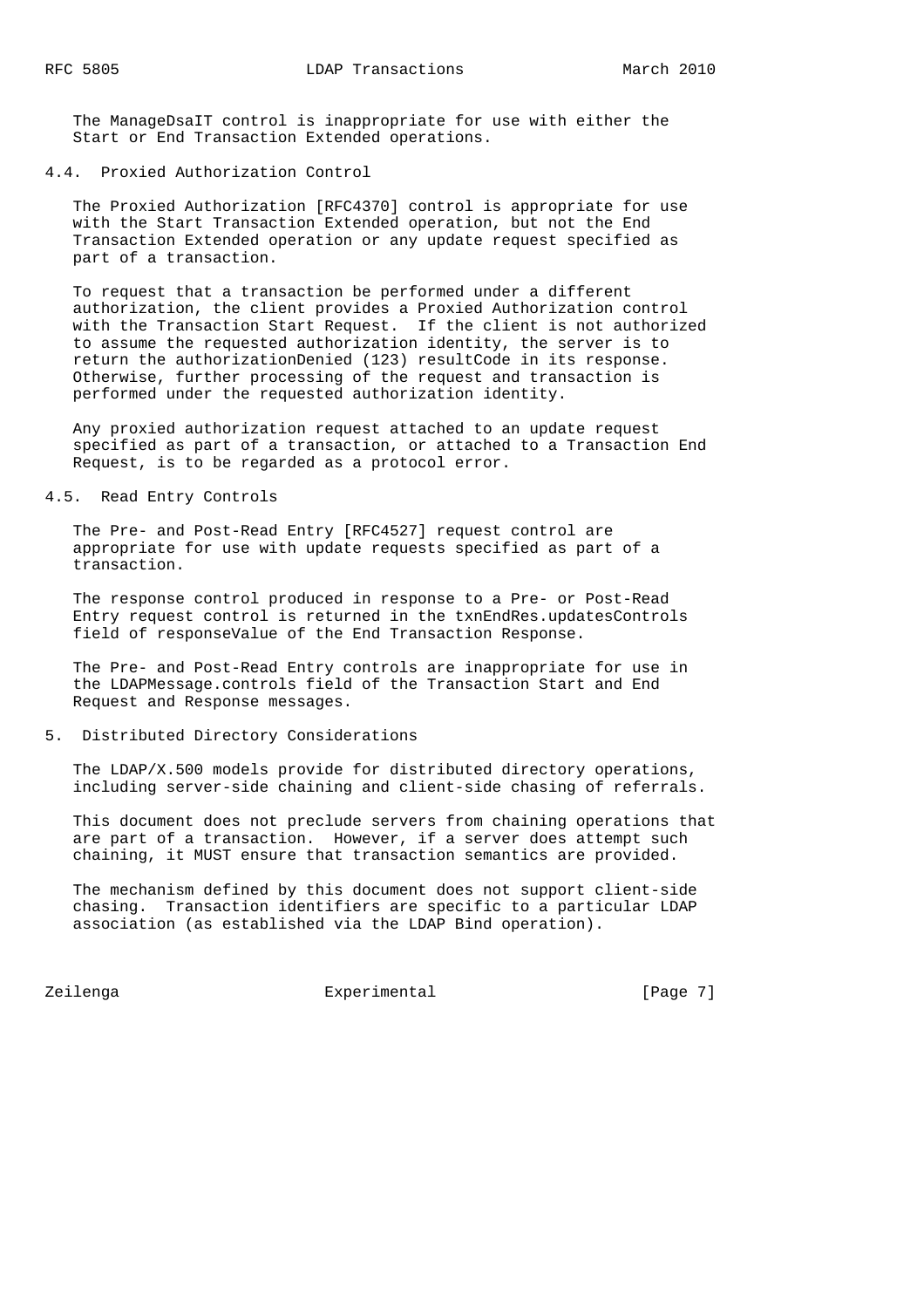The LDAP/X.500 models provide for a single-master/multiple-shadow replication architecture. There is no requirement that changes made to the directory based upon processing a transaction be replicated as one atomic action. Hence, clients SHOULD NOT assume tight data consistency nor fast data convergence of shadow copies unless they have prior knowledge that these properties are provided. Note that DontUseCopy control [DONTUSECOPY] may be used in conjunction with the LDAP search request to ask for the return of the authoritative copy of the entry.

### 6. Security Considerations

 Transaction mechanisms may be the target of denial-of-service attacks, especially where implementations lock shared resources for the duration of a transaction.

 General security considerations [RFC4510], especially those associated with update operations [RFC4511], apply to this extension.

## 7. IANA Considerations

 The Internet Assigned Numbers Authority (IANA) has made the following assignments.

### 7.1. Object Identifier

 IANA has assigned an LDAP Object Identifier (21) [RFC4520] to identify the protocol elements specified in this document.

 Subject: Request for LDAP Object Identifier Registration Person & email address to contact for further information: Kurt Zeilenga <Kurt.Zeilenga@Isode.COM> Specification: RFC 5805 Author/Change Controller: Kurt Zeilenga <Kurt.Zeilenga@Isode.COM> Comments: Identifies protocol elements for LDAP Transactions

Zeilenga Experimental [Page 8]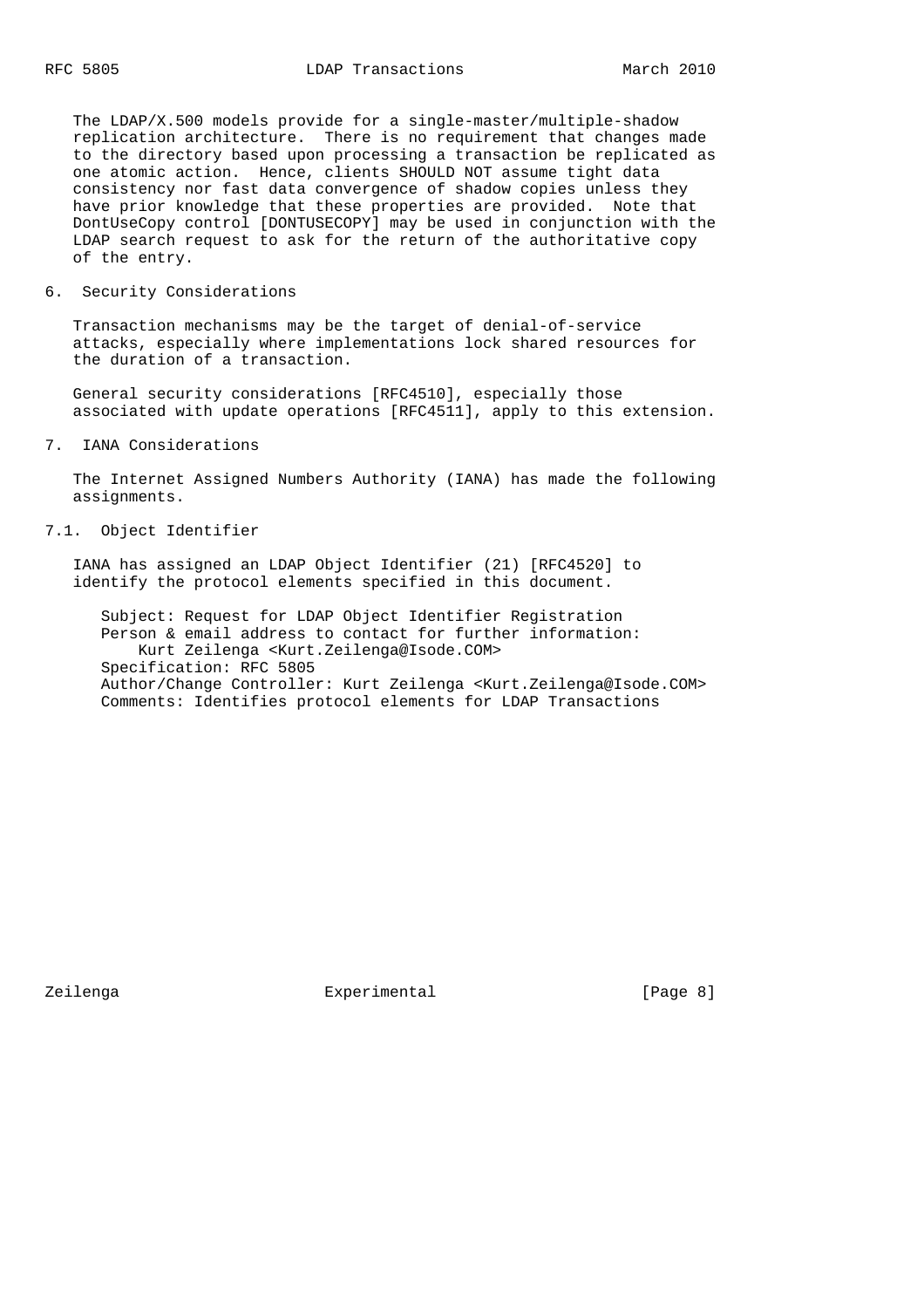# 7.2. LDAP Protocol Mechanism

 IANA has registered the protocol mechanisms [RFC4520] specified in this document.

 Subject: Request for LDAP Protocol Mechanism Registration Object Identifier: see table Description: see table Person & email address to contact for further information: Kurt Zeilenga <Kurt.Zeilenga@Isode.COM> Specification: RFC 5805 Author/Change Controller: Kurt Zeilenga <Kurt.Zeilenga@Isode.COM> Comments:

| Object Identifier    |               | Type Description                   |
|----------------------|---------------|------------------------------------|
|                      |               |                                    |
| 1.3.6.1.1.21.1       | E.            | Start Transaction Extended Request |
| 1.3.6.1.1.21.2       | $\mathcal{C}$ | Transaction Specification Control  |
| 1, 3, 6, 1, 1, 21, 3 | E.            | End Transaction Extended Request   |
| 1.3.6.1.1.21.4       | N             | Aborted Transaction Notice         |
|                      |               |                                    |

Legend

 ------------------------ C => supportedControl E => supportedExtension N => Unsolicited Notice

8. Acknowledgments

 The author gratefully acknowledges the contributions made by Internet Engineering Task Force participants.

- 9. References
- 9.1. Normative References
	- [RFC2119] Bradner, S., "Key words for use in RFCs to Indicate Requirement Levels", BCP 14, RFC 2119, March 1997.
	- [RFC3062] Zeilenga, K., "LDAP Password Modify Extended Operation", RFC 3062, February 2001.
	- [RFC3296] Zeilenga, K., "Named Subordinate References in Lightweight Directory Access Protocol (LDAP) Directories", RFC 3296, July 2002.

Zeilenga Experimental [Page 9]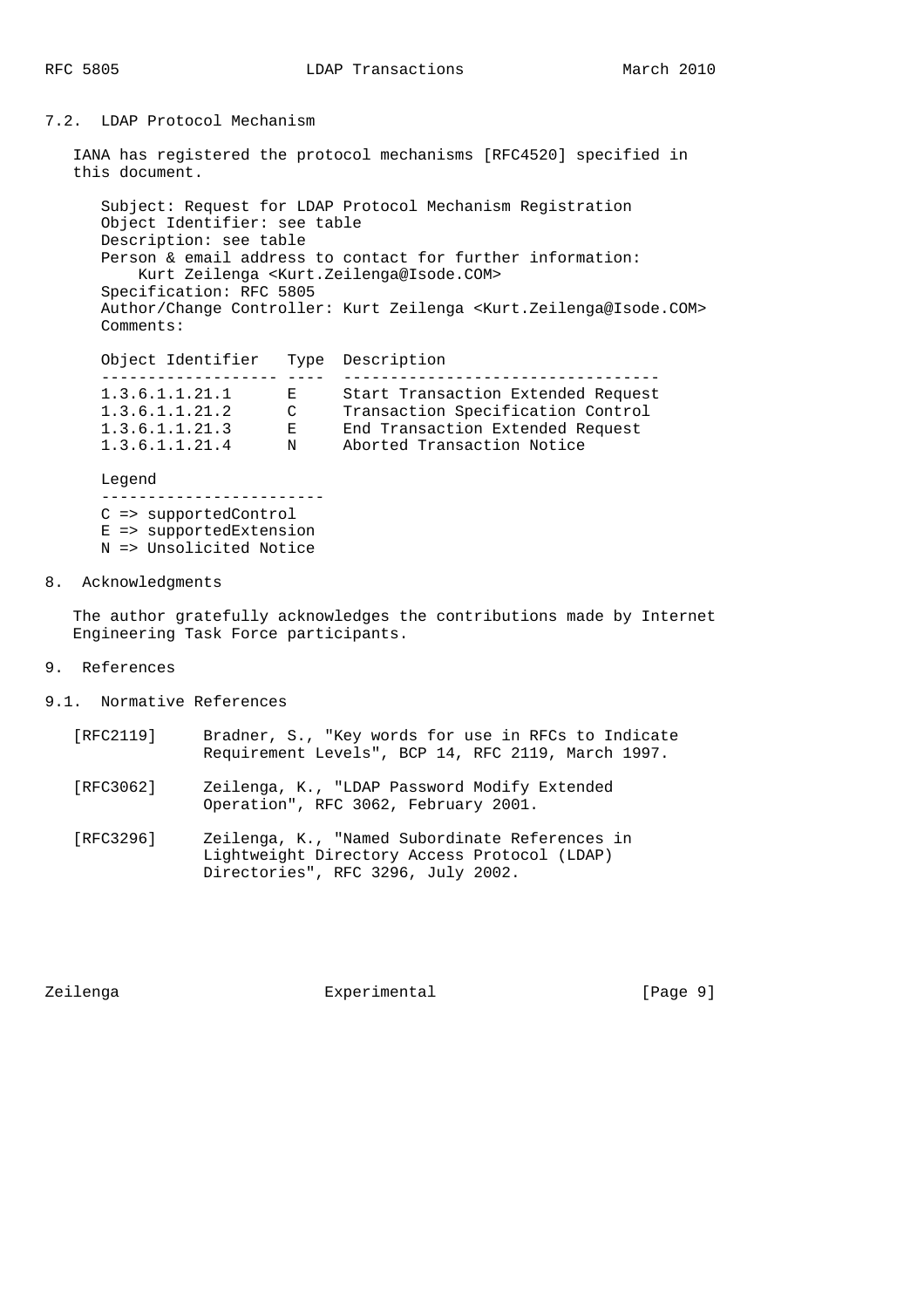- [RFC4370] Weltman, R., "Lightweight Directory Access Protocol (LDAP) Proxied Authorization Control", RFC 4370, February 2006.
- [RFC4510] Zeilenga, K., Ed., "Lightweight Directory Access Protocol (LDAP): Technical Specification Road Map", RFC 4510, June 2006.
- [RFC4511] Sermersheim, J., Ed., "Lightweight Directory Access Protocol (LDAP): The Protocol", RFC 4511, June 2006.
- [RFC4512] Zeilenga, K., Ed., "Lightweight Directory Access Protocol (LDAP): Directory Information Models", RFC 4512, June 2006.
- [RFC4527] Zeilenga, K., "Lightweight Directory Access Protocol (LDAP) Read Entry Controls", RFC 4527, June 2006.
- [RFC4528] Zeilenga, K., "Lightweight Directory Access Protocol (LDAP) Assertion Control", RFC 4528, June 2006.
- [X.680] International Telecommunication Union Telecommunication Standardization Sector, "Abstract Syntax Notation One (ASN.1) - Specification of Basic Notation", X.680(2002) (also ISO/IEC 8824-1:2002).
- [X.690] International Telecommunication Union Telecommunication Standardization Sector, "Specification of ASN.1 encoding rules: Basic Encoding Rules (BER), Canonical Encoding Rules (CER), and Distinguished Encoding Rules (DER)", X.690(2002) (also ISO/IEC 8825-1:2002).
- 9.2. Informative References
	- [RFC4520] Zeilenga, K., "Internet Assigned Numbers Authority (IANA) Considerations for the Lightweight Directory Access Protocol (LDAP)", BCP 64, RFC 4520, June 2006.
	- [ACID] "Information technology -- Open Systems Interconnection -- Distributed Transaction Processing -- Part 1: OSI TP Model", Section 4, ISO/IEC 10026-1:1992.
	- [DONTUSECOPY] Zeilenga, K., "The LDAP Don't Use Copy Control", Work in Progress, December 2009.

Zeilenga Experimental [Page 10]